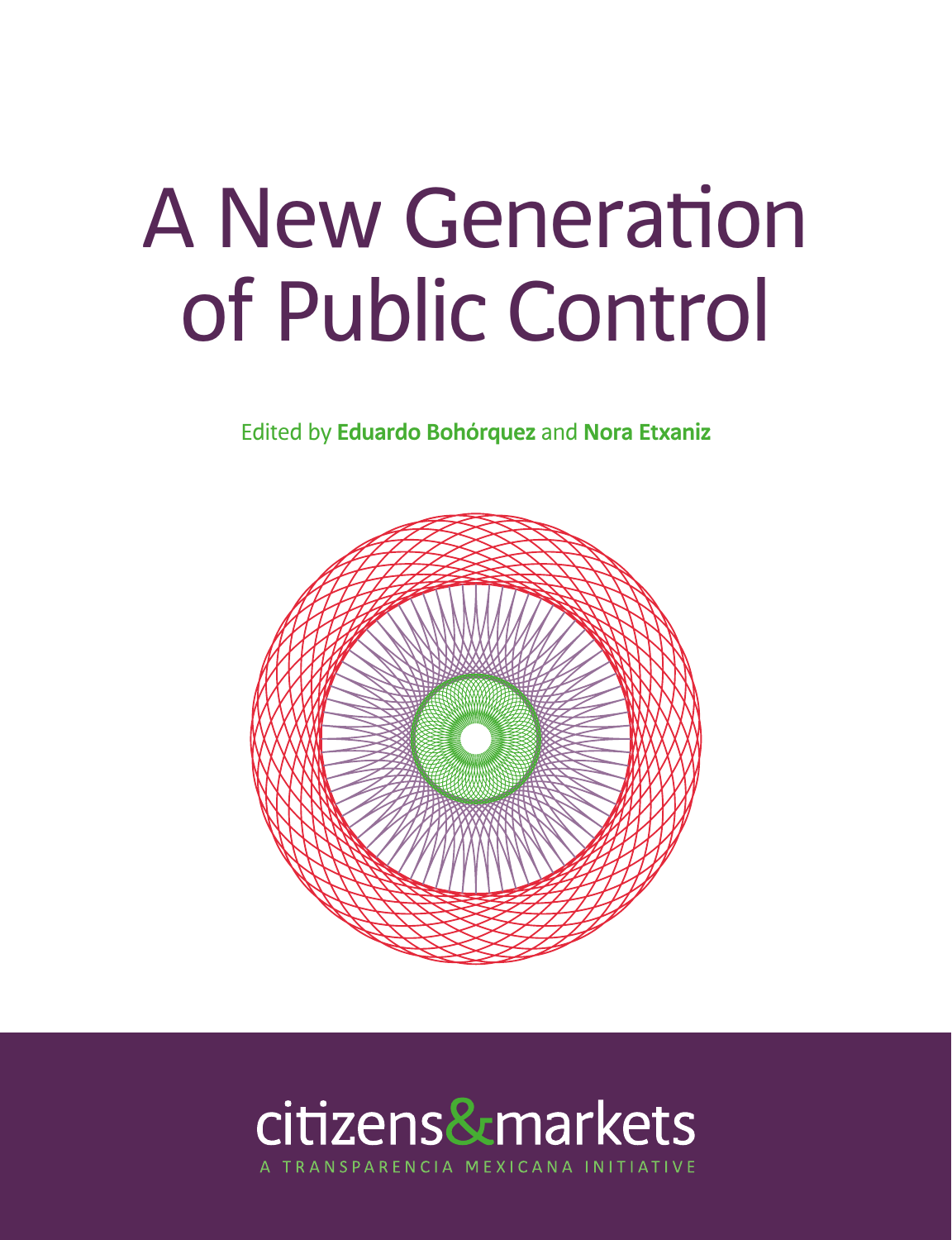

**Transparencia Mexicana** (TM) is a non-governmental organizaton that approaches corrupton in Mexico from a comprehensive perspective. It does so through public policies and private stances that transcend political slogans to bring about specific changes in the institutional framework and build a rule-of-law culture in Mexico. TM was established in 1999 as the Mexican Chapter of Transparency International the global coalition devoted to combating corruption. [www.tm.org.mx.](www.tm.org.mx)

 [facebook.com/TransparenciaMexicana](http://facebook.com/TransparenciaMexicana) [@IntegridadMx](http://twitter.com/#!/IntegridadMx) @cit[zensmarkets](http://twitter.com/#!/citizensmarkets)

**A New Generaton of Public Control, Citzens and Markets**, A Transparencia Mexicana Initatve, México, First Editon, April 2014. Editorial Team: Eduardo Bohórquez, Nora Etxaniz, Philippa Williams. Design: Marcela Rivas.

The partial or total reproduction of any part of the book is authorized provided the source is acknowledged. As Transparencia Mexicana believes that free exchange of informaton is the best way to increase and manage knowledge, it encourages readers to share this product. Transparencia Mexicana may not be held responsible for the use to which informaton contained in this publication may be put, nor for any errors which may appear despite careful preparation and checking. This publication does not necessarily reflect the view or the position of Transparencia Mexicana.

#### **FEEDBACK WANTED**

**Citzens&Markets** is a research in progress; therefore your suggestons and critcal feedback on the issues treated in this publication are welcome and will be treated with great care. Please contact Transparencia Mexicana at: [info@tm.org.mx](mailto:info@tm.org.mx)

**A New Generaton of Public Control by Citzens&Markets a Transparencia Mexicana Initatve** is licensed under a Creatve Commons Atributon-NonCommercial-ShareAlike 4.0 International License. Permissions beyond of this license may be available at <http://twitter.com/#!/citizensmarkets>

2014 **Transparencia Mexicana**, Calle Dulce Olivia 73, Colonia Villa Coyoacán, Delegación Coyoacán, Distrito Federal, México.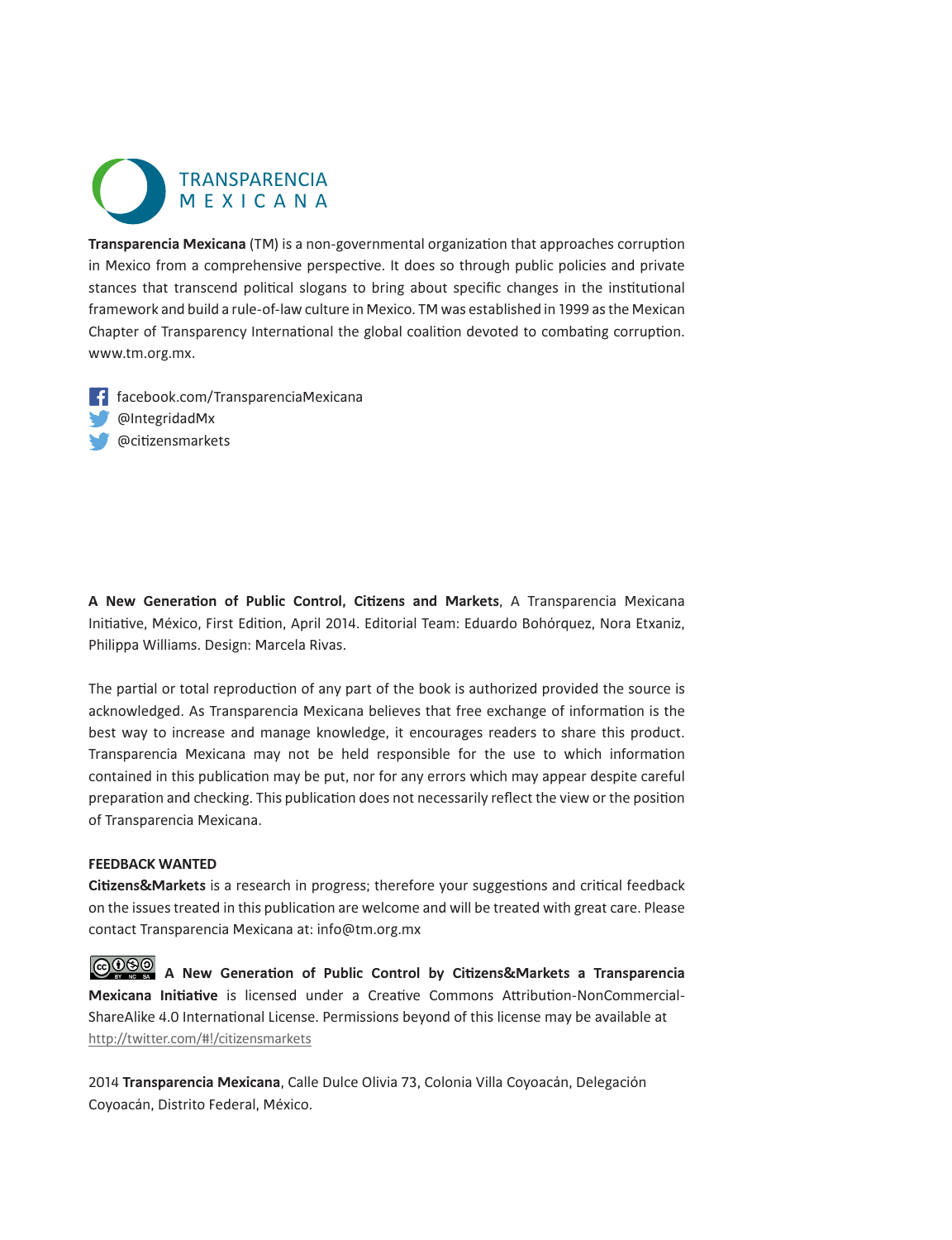### A New Generation of Public Control

Ways of promoting open governments: Concepts, tools and experiences

### **INDEX**

| <b>INTRODUCTION.</b> Eduardo Bohórquez & Nora Etxaniz, Transparencia Mexicana |                                                                                      |  |
|-------------------------------------------------------------------------------|--------------------------------------------------------------------------------------|--|
|                                                                               | From government oversight to social alliances …………………………………………………………………………………………… 19 |  |

#### **Concepts and frameworks**

| Hazel Feigenblatt, Global Integrity                                                   |  |
|---------------------------------------------------------------------------------------|--|
|                                                                                       |  |
| Jonas Rabinovitch, United Nations Department of Economic and Social Affairs           |  |
| Towards Post-Governance: Information and Communication Technologies                   |  |
|                                                                                       |  |
| Marija Novkovic, United Nations Development Programme, Montenegro                     |  |
| Participatory democracy: Can citizens Take Over Policy Making from the Executive?  49 |  |

#### **New Tools**

| Huguette Labelle, Transparency International                                           |     |
|----------------------------------------------------------------------------------------|-----|
| Civil society engagement in integrity initiatives. Civil Society Work with the G20/B20 |     |
| and the OGP as two examples of open stakeholder initiatives that promote               |     |
|                                                                                        | -63 |
|                                                                                        |     |

**Rory Truex, Yale University**, Department of Political Science *Bringing Citzens In: Getng More out of the Mult-stakeholder Approach* 71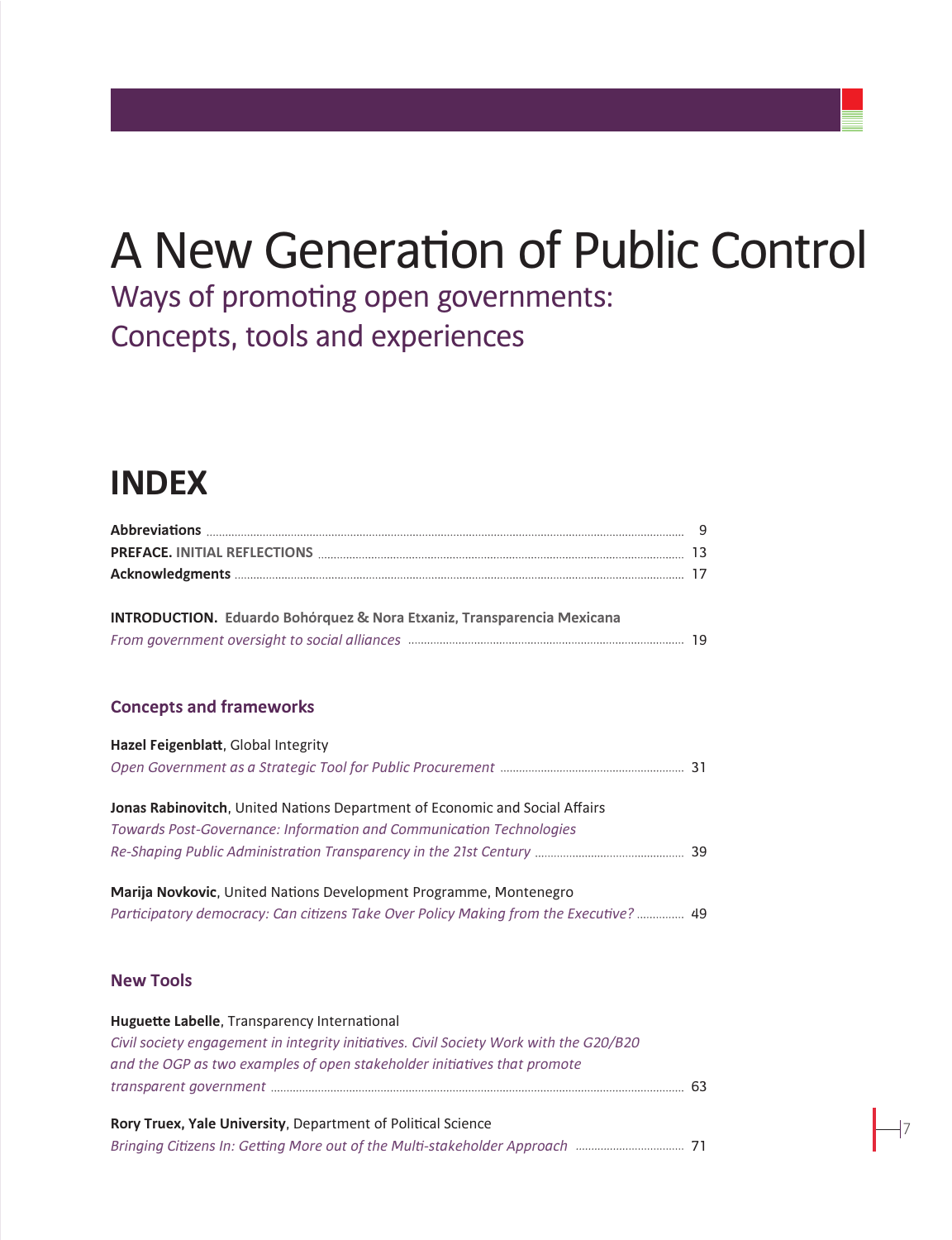**Transparencia Mexicana´s Series on**



#### **Liliane C. Mouan**, Coventry University

*Building Transparency and Accountability in the Oil and Gas Industry in Africa. What Next for the Extractve Industries Transparency Initatve (EITI)* 79

| Marc Engelhart, Max Planck Institute for Foreign and International Criminal Law |    |
|---------------------------------------------------------------------------------|----|
|                                                                                 | 93 |

#### **Cases and Experiences**

| Mete Yildiz, Abdullah Korkmaz and Ümit Alsaç, Hacettepe University,<br><b>Public Procurement Authority</b> |  |
|------------------------------------------------------------------------------------------------------------|--|
| Evaluation of E-Procurement System in Turkey with Emphasis on Transparency                                 |  |
|                                                                                                            |  |
| Rafael Calderón, Reciprocal Agreements for Watershed Services                                              |  |
|                                                                                                            |  |
| Luli Pesqueira and Pieter Glasbergen, Utrecht University                                                   |  |
| How Sustainability Partnerships Manage Complex Societal Issues:                                            |  |
|                                                                                                            |  |
| Miho Taka, Centre for Peace and Reconciliation Studies, Coventry University                                |  |
| Multi-stakeholder regulation of conflict minerals in the Democratic Republic of Congo:                     |  |
|                                                                                                            |  |
| Tehmina Abbas and Leah Wawro, Transparency International:                                                  |  |
| Defence and Security Programme Unveiling the 'Shadow World':                                               |  |
|                                                                                                            |  |
|                                                                                                            |  |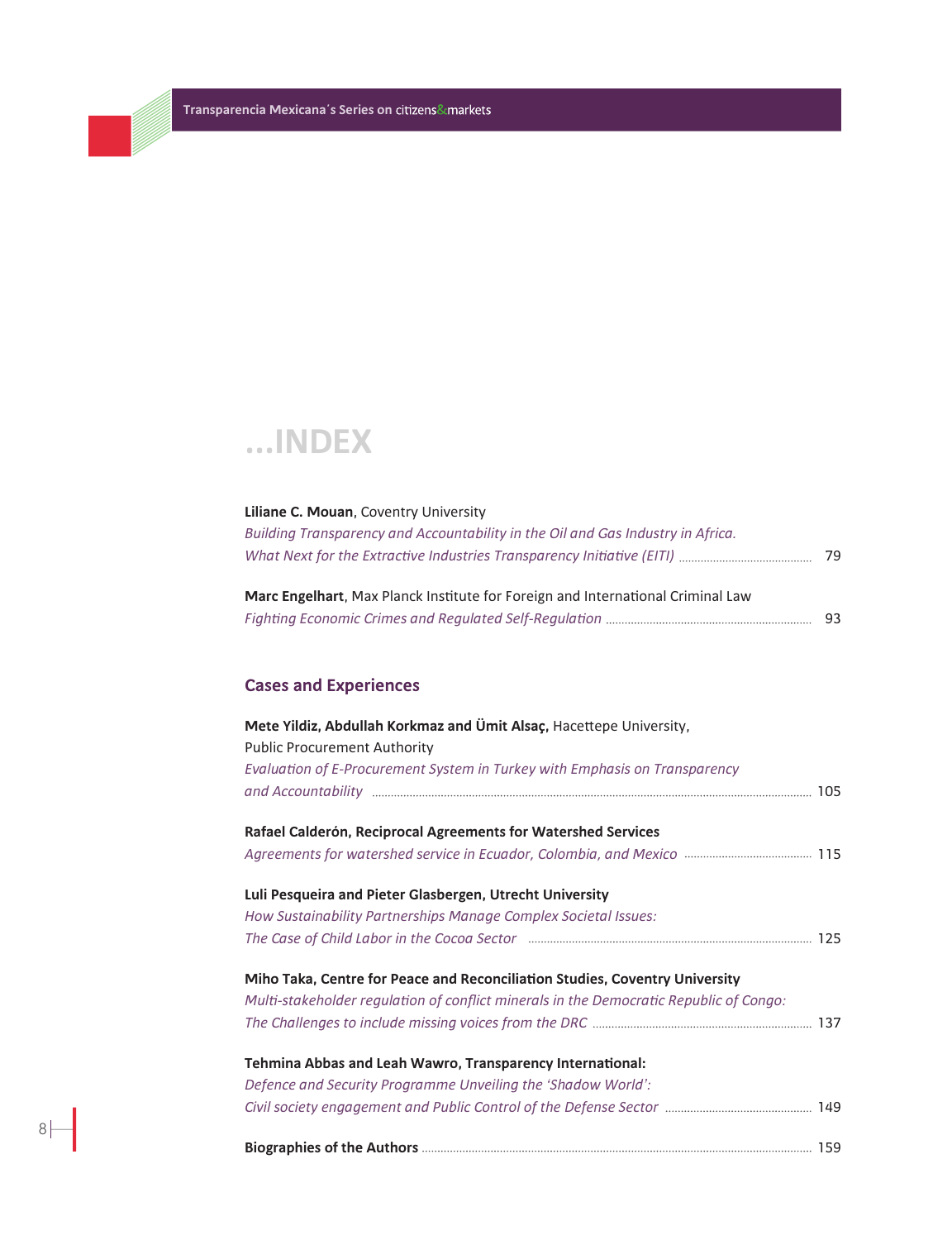## **Unveiling the 'Shadow World':**  Civil society engagement and Public Control of the Defense Sector

**TEHMINA ABBAS »** CONSULTANT, International Labour Organisation

**LEAH WAWRO »** PROJECT OFFICER, Transparency Internatonal Defense and Security Programme

#### ABSTRACT

Defense has historically been seen as one of the most closed and secretive sectors, with little transparency and posing significant challenges to gaining access to informaton and holding the sector accountable. Because of the nature of the sector's actvites, as well as the sheer size and technical complexity, it often seems impenetrable to citizens and civil society organizations (CSOs). Yet there are two facts that fundamentally challenge the idea that public control of the defense sector is too difficult or unachievable: first, the defense sector and their establishments exist to protect and defend a country and its citzens and therefore, they are ultmately accountable to their citizens. Second, many people within defense institutions are interested in fighting corruption, because it is in their best interests. Corruption wastes defense institutions' resources, hurts their operational effectiveness, and reduces public trust in them. This article argues that greater transparency is needed in defense and security, and that civil society has a key role to play in demanding integrity and ensuring that defense and security establishments are accountable to citizens. Civil society activities are not limited to external monitoring and activism, but to be effective should also include active engagement and collaboration with defense institutions, both to catalyze and support reform within such establishments.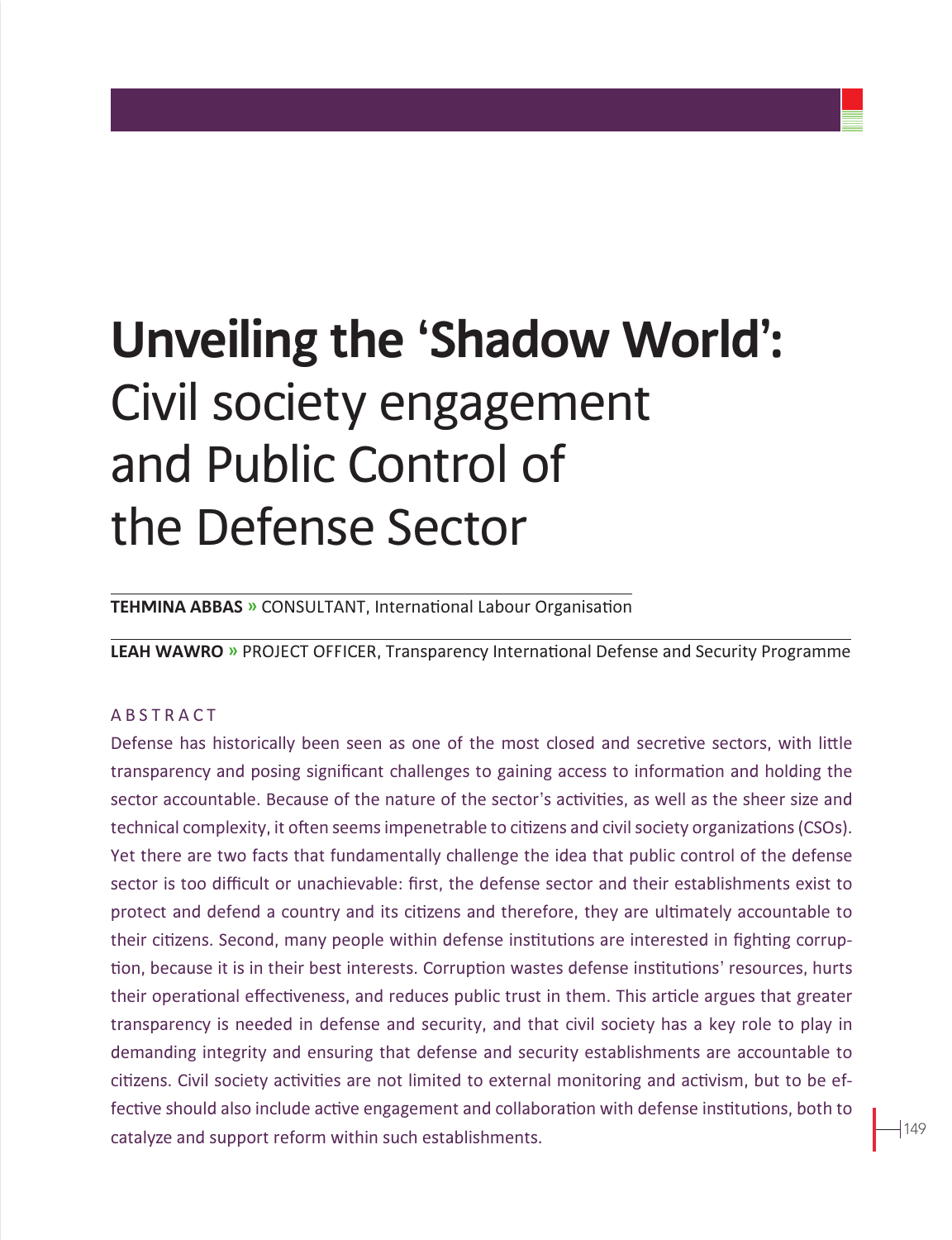**ADVancing towards the ideals of human freedom, good governance and international security in the current age of globalization requires care-<br>ful monitoring of national defense and security** man freedom, good governance and international security in the current age of globalization requires careestablishments and defense companies. The sensitivity associated with defense corruption has decreased since the Cold War era, and the security landscape is increasingly conducive to reform. It is a sector cloaked in secrecy and as such it is rife for corruption with dangerous consequences. The protection of the lives of citizens, nations' territorial integrity, armed forces' ethical integrity, vast sums of money, and the international security environment are all at stake.

National defense and security forces exist to serve and protect a state's citizens and territory; this makes them fundamentally accountable to the people. At a practical level, defense and security forces are – for the most part – funded by the taxpayer. However, given the technical and often secretive nature of the sector, there are significant challenges to citzen oversight of the sector.

The defense and security sector has historically presented ample opportunites for corruption to prosper as it has lacked levels of transparency necessary to ensure propriety. The shroud of secrecy surrounding most defense activities often extends beyond necessity. "National security interests" has become a widely used term and –can be widely abused, yet challenging the validity of whether these interests justify secrecy is inevitably difficult. Furthermore, the urgency associated with meeting operational and defense re-

quirements can allow for the circumventon of established rules and procedures. Combined with secrecy, this creates a fertile ground for opacity and uninformed decision-making.

The concentration of power enjoyed by the sector is an important factor to be considered. Enormous influence is wielded by defense companies in countries such as the US, Russia, UK, France, Germany, Sweden, Holland, Italy, Israel and China.<sup>1</sup> Government defense establishments, and the military in particular, are often insulated from outside command. Although the military in many countries might be perceived as corrupt, it is often a highly respected by the general public and almost as trusted in terms of corruption as religious bodies and non governmental organizatons (NGOs), as indicated in Transparency International's Global Corruption Barometer, 2006.<sup>2</sup> The military's exclusive and patriotic role of protecting a country's citizens, national territory and interests can create an image of infallibility.<sup>3</sup>

Such characteristics defining the defense and security sector, in combination and in isolation, can lead to full or partial exemption from oversight and accountability to society. A lack of technical knowledge of defense budgets and military operations may affect the ability of parliamentarians to perform critical oversight.<sup>4</sup> Efforts by civil society organizations (CSOs) to increase transparency and accountability in the defense sector may be blocked on the reasoning that CSOs lack the competence and expertise required to engage in the sector. Andrew Feinstein's characterizaton of the arms trade as a "shadow world," could well be applied to the entire defense and security sector; a world cloaked in secrecy, difficult to penetrate and obscure to comprehend and question.

4 Ibid.

<sup>1</sup> A. Feinstein, "The Shadow World: Inside the Global Arms Trade," Farrar, Straus & Giroux, 2011.

<sup>2</sup> Transparency International, "Building Integrity and Reducing Corruption Risk in Defense Establishments," Global Corruption Barometer 2006.

<sup>3</sup> "Building Integrity and Reducing Corrupton in Defense: A Compendium of Best Practices," Geneva Centre for the Democratic Control of the Armed Forces, Geneva, 2010.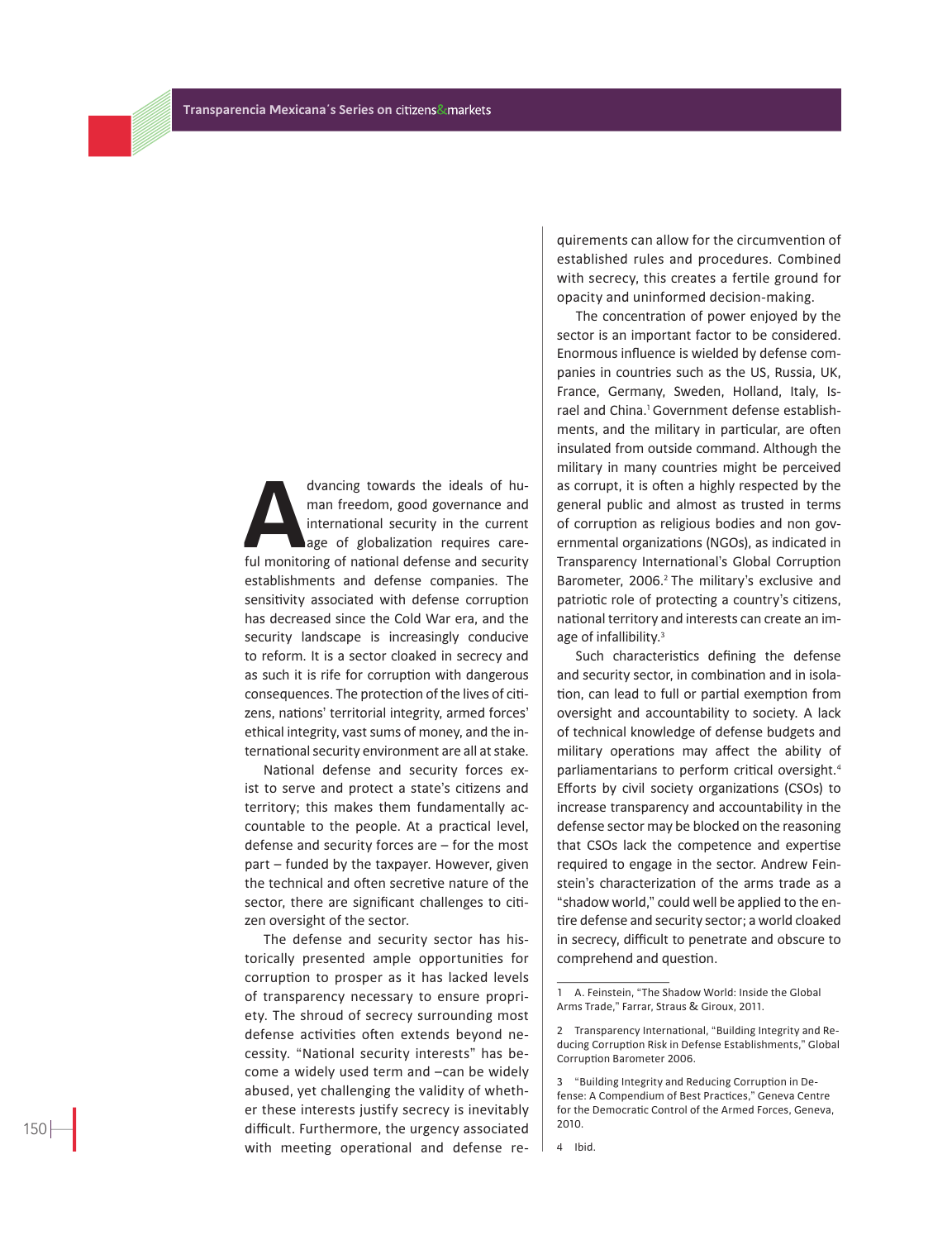An accountable defense sector requires transparency of information to citizens, enabling debate and dialogue on defense issues; oversight and monitoring by parliament and civil society of defense procurement, reform processes, or other activities; and anti-corruption mechanisms and relevant legislation that strengthens the integrity of defense institutions.

#### **Demanding accountability to citzens and reducing defense corrupton**

The ultimate aim of anti-corruption efforts and initiatives to strengthen integrity in the defense and security sector is a world where governments, armed forces and arms transfers are free from corruption and impropriety. Corruption in the defense sector can take many forms; examples might include a defense policy that is unfairly influenced by a particular defense company, to bribery in major arms deals, to nepotism determining appointments and promotions, to corrupt behavior by soldiers or peacekeeping forces. Tackling corruption in this seemingly impervious sector cannot be achieved overnight; it is a complex and multifaceted undertaking, which can only be accomplished through a sustained process. Awareness and acknowledgement of the problem of defense corruption in the defense and security sector, and the high risks associated with it is a first step in working towards a solution.

The importance and danger posed by corruption in the security sector is of serious public concern, so CSOs are a natural source for bringing about change. The traditonal image of civil society's role is as an external watchdog; an NGO may advocate for changes at a policy level and oversee reform processes from a distance, for example, or an investigative journalist may uncover specific cases of corruption. But in exerting civil control of the defense sector there is another role that civil society can play, which is to influence defense institutions and personnel by actively engaging them in the process of building integrity and countering corruption. In this way civil society not only puts pressure from

*Natonal defense and security forces exist to serve and protect a state's citzens and territory; this makes them fundamentally accountable to the people*

the outside, but also acts as a catalyst or supports a force for change from the inside.

The Transparency International Defense and Security Programme (TI-DSP) has been working towards an accountable, transparent defense sector since 2004. This article draws largely on its work and lessons that have been learned through its experience working directly with governments and in partnership with other NGOs and chapters of TI. TI-DSP works in two main ways: first, by putting pressure on defense establishments from the outside to change and reform. This includes research and advocacy efforts, such as the Defense Anti-Corruption Indices, and lobbying for anticorruption mechanisms in the UN Arms Trade Treaty. The second aspect of TI-DSP's work is to support reform through engagement with defense institutions, including training, workshops, and practical advice. TI-DSP has found that this is a powerful combination of tactics that contributes to increased awareness of corruption in the sector and practical steps taken to reduce it, as well as a growing belief that it can be tackled.

In additon to the experiences and research of TI-DSP, this article draws upon the work of other NGOs dedicated to building a more accountable security sector. Though this article focuses primarily on the defense sector specifically, rather than security more broadly (which is generally considered to include insttutons such as the judiciary, police and border control), it refers to information related to civil society oversight of security, as many of the lessons learned are applicable to defense. One useful civil society resource for broad advice and informaton is the Geneva Centre for the Democratic Control of the Armed Forces (DCAF)'s publicaton, *Public*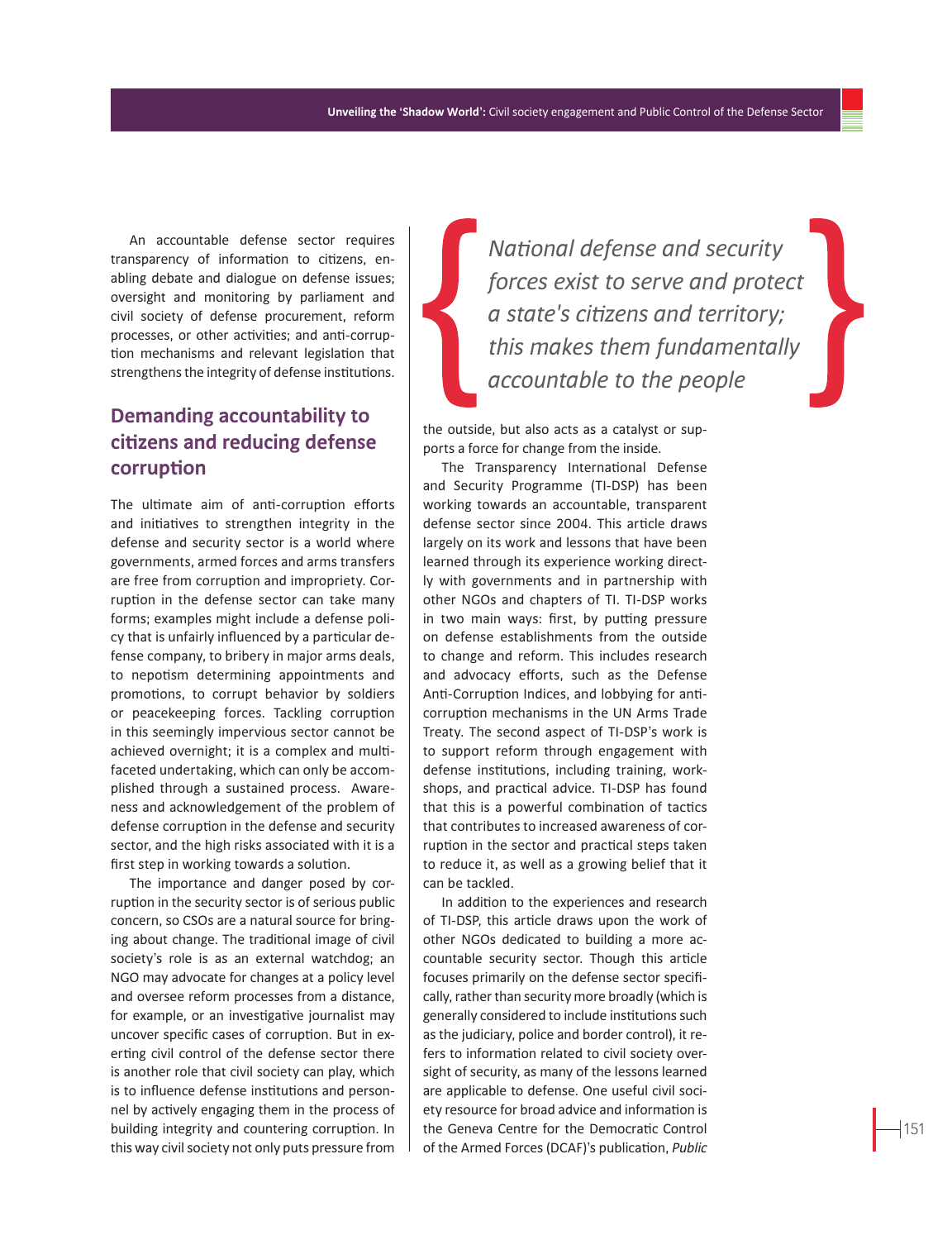*Oversight of the Security Sector: A Handbook for Civil Society Organisatons*. 5

#### **Engaging defense insttutons**

While defense personnel may be well aware of the problem of corrupton and recognise it as a systemic issue, which is both morally and professionally wrong, their acknowledgement tends to be behind closed doors, rather than in the public sphere. Developing a dialogue on the subject of corruption, and acknowledging within the ministry that it is a problem that can be solved, is a key step towards greater openness and transparency to the public, and ultmately towards building a more effective defense institution. Creating a platform for discussion of the issue at the level of the leadership is of utmost importance. A combination of strong political will and clear, resolute anti-corruption messaging from leadership and determined "change agents" are an ideal basis for the sustainable reduction of corruption risks.

Defense establishments often seem impenetrable to civil society; conversely, defense institutions, are used to seeing civil society as external watchdogs. They may see civil society as inimical and resist open dialogue and engagement. Tinatin Mikiashvili describes the shared function of civil society as both watchdog and supporter of legitmate, strong governance in Georgia: "[W]hile NGOs and media representatives can often be critical of governments, they should not automatically be seen as a threat. Rather, their aim is to ensure that security institutions act in transparent and democratic ways, which usually bolsters the legitmacy and strength of the state." When seeking engagement with defense and security officials, TI-DSP emphasises the shared aims between defense institutions and civil society. It uses three main messages to emphasise the importance of tackling corruption from a defense perspective:

1. Defense corruption wastes scarce resources;

- 2. Defense corruption reduces operational effectiveness;
- 3. Defense corruption reduces public trust in the defense sector.<sup>6</sup>

These messages define the simple reasons why combating corruption is in defense institutions' interest and helps open a dialogue that is based on mutual aims.

At a practical level, the TI-DSP team includes several retired senior military personnel; they share a background and speak a common "military language," which builds trust, facilitates dialogue, and may alter the traditonal image of civil society as antagonistic.

Where there is already acknowledgement of defense and security corruption, it may still be perceived as an overwhelming and unconquerable issue. TI-DSP has developed a typology of corruption risks, which identifies 29 areas of corruption risk in five key categories: political risk, financial risk, personnel risk, operational risk, and procurement risk. Breaking down the subject in its various shapes and forms is helpful in instilling confidence that each problem can be understood, confronted, and repaired. This typology can provide a base from which governments and civil society organisatons can identify areas in need of reform and develop plans to tackle it, which should include civil society oversight and monitoring of progress.

The potential for positive engagement between CSOs and defense institutions is clear. However, in general, the practice tends to be limited. The Government Defense Anti-Corruption Index, which looks in-depth into the corruption risk levels in 82 national defense establishments worldwide, includes a question regarding defense and security institutions' openness towards CSOs. Only one country, Australia, scored a top score (4, on a scale 0-4) on this question, indicating that "there is a policy or strong evidence that defense and security institutions are open towards CSOs, protects

<sup>5</sup> E. Cole, K. Eppert and K. Kinzelbach, "Public Oversight of the Security Sector: A Handbook for Civil Society Organisations," Valeur ,2008, [http://www.dcaf.ch/Publications/](http://www.dcaf.ch/Publications/Public-Oversight-of-the-Security-Sector) [Public-Oversight-of-the-Security-Sector](http://www.dcaf.ch/Publications/Public-Oversight-of-the-Security-Sector)

<sup>6</sup> M. Pyman, "Building Integrity and Reducing Corruption in Defense and Security: 20 Practical Reforms," Transparency International UK, [http://www.ti-defense.org/](http://www.ti-defence.org/publications/88-building-integrity-and-reducing-corruption-in-defence-and-security--20-practical-reforms) [publications/88-building-integrity-and-reducing-corruption](http://www.ti-defence.org/publications/88-building-integrity-and-reducing-corruption-in-defence-and-security--20-practical-reforms)[in-defense-and-security--20-practical-reforms](http://www.ti-defence.org/publications/88-building-integrity-and-reducing-corruption-in-defence-and-security--20-practical-reforms)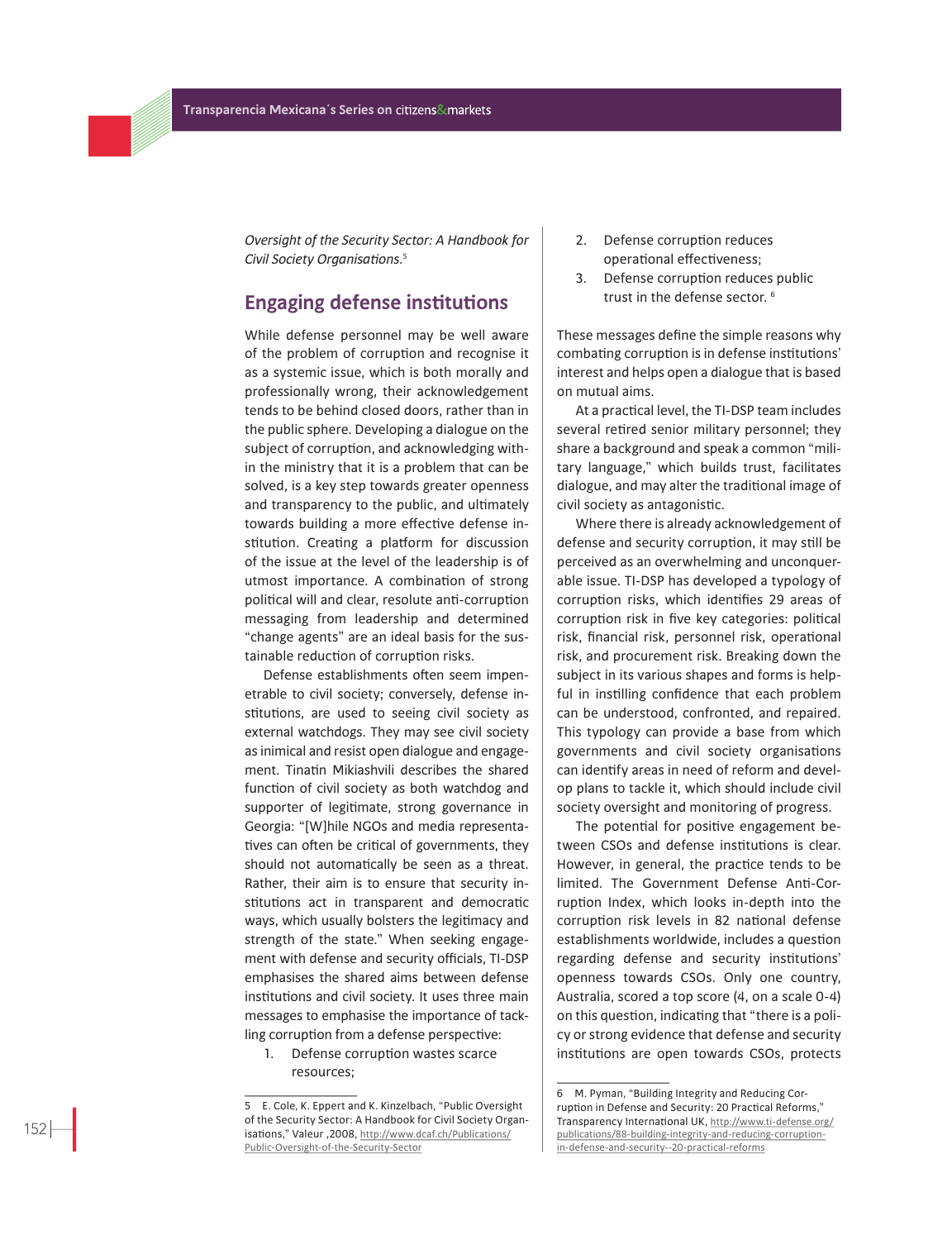#### **Image 1:**

| <b>POLITICAL</b>                                        | <b>PERSONNEL</b>                                     | <b>PROCUREMENT</b>                                       |
|---------------------------------------------------------|------------------------------------------------------|----------------------------------------------------------|
| DEFENCE & SECURITY POLICY                               | <b>LEADERSHIP BEHAVIOUR</b>                          | <b>TECHNICAL REQUIREMENTS /</b><br><b>SPECIFICATIONS</b> |
| <b>DEFENCE BUDGETS</b>                                  | PAYROLL, PROMOTIONS,<br><b>APPOINTMENTS, REWARDS</b> | <b>SINGLE SOURCING</b>                                   |
| <b>NEXUS OF DEFENCE &amp; NATIONAL</b><br><b>ASSETS</b> | <b>CONSCRIPTION</b>                                  | <b>AGENTS/BROKERS</b>                                    |
| <b>ORGANISED CRIME</b>                                  | <b>SALARY CHAIN</b>                                  | <b>COLLUSIVE BIDDERS</b>                                 |
| <b>CONTROL OF INTELLIGENCE</b><br><b>SERVICES</b>       | <b>VALUES AND STANDARDS</b>                          | <b>FINANCING PACKAGE</b>                                 |
| <b>EXPORT CONTROLS</b>                                  | <b>SMALL BRIBES</b>                                  | <b>OFFSETS</b>                                           |
|                                                         |                                                      | CONTRACT AWARD, DELIVERY                                 |
| <b>FINANCE</b>                                          | <b>OPERATIONS</b>                                    | <b>SUBCONTRACTORS</b>                                    |
| <b>ASSET DISPOSALS</b>                                  | <b>DISREGARD OF CORRUPTION IN</b><br><b>COUNTRY</b>  | <b>SELLER INFLUENCE</b>                                  |
| <b>SECRET BUDGETS</b>                                   | <b>CORRUPTION WITHIN MISSION</b>                     |                                                          |
| <b>MILITARY-OWNED BUSINESS</b>                          | <b>CONTRACTING</b>                                   |                                                          |
| <b>ILLEGAL PRIVATE ENTERPRISES</b>                      | PRIVATE SECURITY COMPANIES                           |                                                          |

them legally, and that they encourage their engagement. They have specifically engaged with CSOs on corruption issues." Just six countries scored a '3', which indicates engagement without formal protection for CSOs' involvement.

In Australia, civil society engagement is formalized in doctrine as a strategic issue. The Civil-Military Operations doctrine of the Australian Defense Forces states "effective civil-military cooperation (CIMIC) systems will enhance force protection. CIMIC is necessary to develop a robust interface with the local population and develop trust and respect for the military force."7

Another example of cooperation between civil society and defense organizations is found in Argentina, where the Ministry of Defense (MOD) has signed formal agreements for collaborative work with two national NGOs, the Civil Association for Equality and Justice (ACIJ) and the Center for the Investigation and Prevention of Economic Crimes (CIPCE), as well as engaging with the international anti-corruption NGO Global Integrity on research.<sup>8</sup> A joint campaign was held with the MOD and ACIJ to raise awareness of corruption reporting mechanisms. The MOD and CIPCE collaborated to develop detection mechanisms for "potential

<sup>7</sup> "ADF Operatons Series ADDP 3.11 Civil- Military Operations," Edition 2, Defense Publishing Service, Department of Defense, Canberra ACT 2600, 2009 [http://](http://www.defence.gov.au/adfwc/Documents/DoctrineLibrary/ADDP/ADDP3.11-Civil-MilitaryOperations.pdf) [www.defense.gov.au/adfwc/Documents/DoctrineLibrary/](http://www.defence.gov.au/adfwc/Documents/DoctrineLibrary/ADDP/ADDP3.11-Civil-MilitaryOperations.pdf) [ADDP/ADDP3.11-Civil-MilitaryOperations.pdf](http://www.defence.gov.au/adfwc/Documents/DoctrineLibrary/ADDP/ADDP3.11-Civil-MilitaryOperations.pdf) .The Australian Defense Forces define civil-military operations as follows: "The ADF approach to CMO encompasses interaction with government agencies, international organizations, NGOs, host nation concerns, the media and civil community at the strategic or operational level."

<sup>8</sup> Argentina Assessment, Government Defense Anti-Corruption Index, May 15, 2013, [http://government.](http://government.defenceindex.org/results/countries/argentina) [defenceindex.org/results/countries/argentina,](http://government.defenceindex.org/results/countries/argentina) Question 4 and Thomas Shipley, Anne-Christine Wegener, Mark Pyman, Codes of Conduct in Defense Ministries and Armed Forces: What makes a good code of conduct? June 2011, available online: [http://www.ti-defence.org/publications/90-codes-of](http://www.ti-defence.org/publications/90-codes-of-conduct-in-defence-ministries-and-armed-forces)[conduct-in-defence-ministries-and-armed-forces](http://www.ti-defence.org/publications/90-codes-of-conduct-in-defence-ministries-and-armed-forces)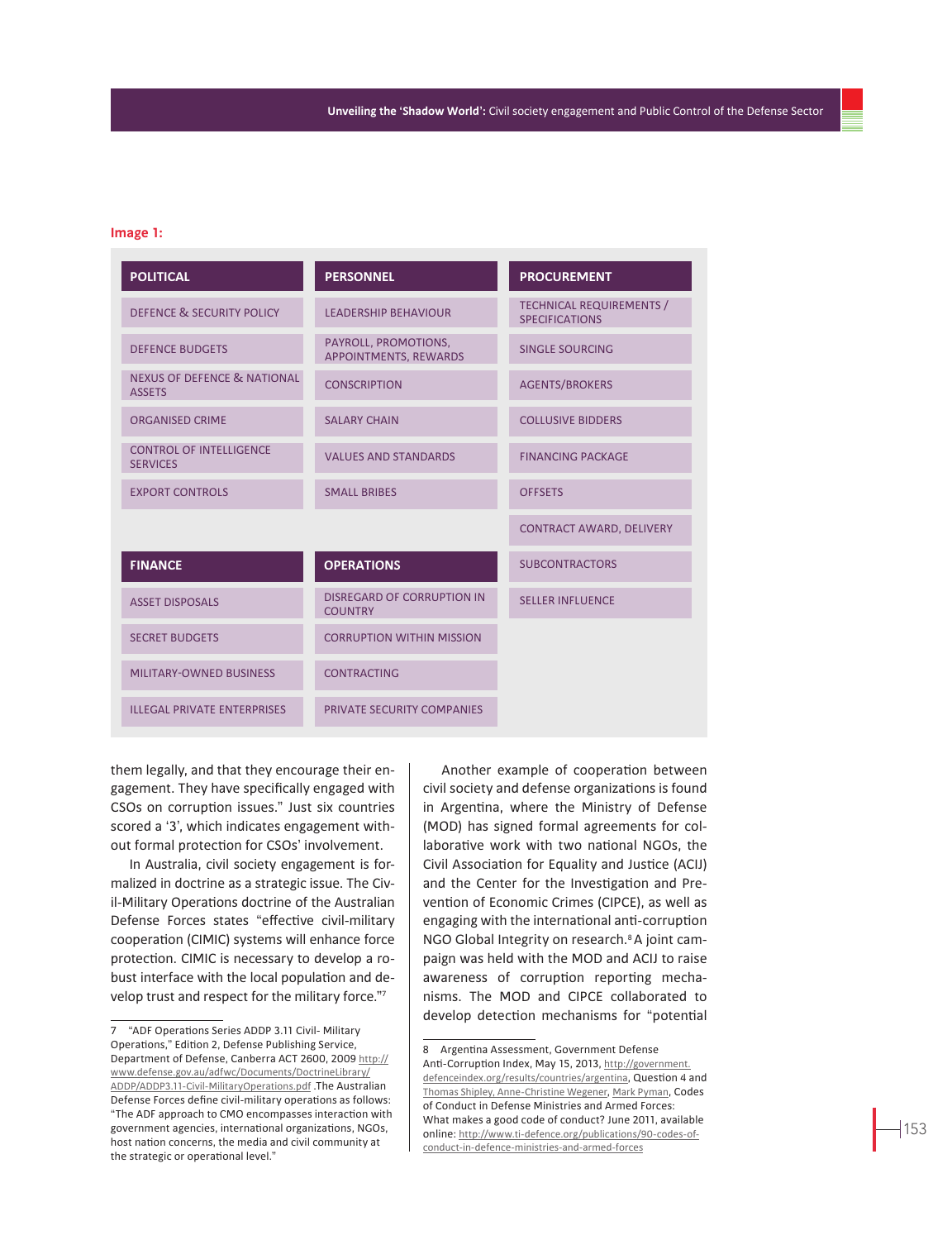cases of incompatbilites and conflicts of interest." In interviews for the Government Defense Anti-Corruption Index, representatives of the NGOs "emphasized the willingness and cooperation of the Ministry of Defense's Transparency Department during the negotiation processes."

Along with the general challenges that NGOs face in many countries that may hinder engagement with defense establishments limited resources, a lack of capacity or expertise in particular areas, and sometimes risks posed by addressing sensitve issues - the Government Defense Anti-Corruption Index assessments of other countries shed light on some of the challenges and potential pitfalls of civil society collaboraton with defense institutions. In Bulgaria, for example, there have been steps taken to involve CSOs in MOD anticorruption efforts, including CSO monitoring of defense procurement. However, questions have been raised regarding the selection of CSOs included in these processes, with indications that they may be chosen "on the basis of their supportive attitude to the policies of the Ministry." <sup>9</sup> Similarly, the Sri Lankan government is believed to limit its engagement to pro-government CSOs. A lack of political bias is key to a CSO's role as a fair representaton of the public's interests; without that independence and, moreover, the reputation for such independence, many of the public trust-related benefits of MOD-CSO collaboration are lost. In Zimbabwe, international political sensitivities are detrimental to engagement, as many officials view CSOs as Western agents, and "therefore, any attempt to engage with them would be perceived as an atempt to compromise national security.<sup>10</sup> Navigating the complex political and security environment that surrounds the defense sector may pose a challenge for CSOs, but can be eased by maintaining clear objectives, and ensuring that research and assessments are non-partisan and critical.

#### **Finding allies: parliamentarians, the defense industry and internatonal organizatons**

There are a range of stakeholders involved in the sector beyond defense establishments, including government bodies, companies, and international organizations: these crucial actors have the ability to influence levels of corruption and should be seen by CSOs as potential allies in increasing the accountability of the defense sector overall. Each organization is likely to have leverage with another: for example, an international or regional organization such as the EU or NATO may put pressure on a national government as part of the accession process; a government's export controls may restrict a defense companies' sales.

Holding legislators and legislative defense commitees accountable for their role in oversight of the national defense and security policy, the armed forces, and the intelligence agencies is crucial. As elected representatves of citizens, legislators are in place to ensure that the public's needs are protected, and that taxpayer funds are spent effectively.

Governmental bodies tasked with monitoring budgeting processes or anti-corruption can be potential allies for CSOs. Audit and finance organizations can play vital roles in detecting and preventing abuse of the large budgets allocated to defense expenditure. National anticorruption commissions, which have emerged in several countries should allocate significant importance to the issue of defense and security corruption. Sector-specific and context-specific reforms and strategies should be emphasised. In some countries such governmental bodies may lack the institutional support, resources, or political backing needed to carry out their tasks effectively, and support from civil society - either through public backing or by providing expertise - may be welcomed. Following the launch of the Government Defense Anti-Corruption Index in Malaysia, awareness-raising by Transparency International Malaysia and media attention, the Malaysian Anti-Corruption Government Transformation Programme's Performance Management and Delivery Unit

<sup>9</sup> Bulgaria Assessment, Government Defense AntCorruption Index, Question 4, April 3, 2013, [http://govern](http://government.defenceindex.org/results/countries/bulgaria)[ment.defenseindex.org/results/countries/bulgaria](http://government.defenceindex.org/results/countries/bulgaria)

<sup>10</sup> Zimbabwe Assessment, Government Defense AntiCorruption Index, Question 4, [http://government.defensein](http://government.defenceindex.org/results/countries/zimbabwe)[dex.org/results/countries/zimbabwe](http://government.defenceindex.org/results/countries/zimbabwe)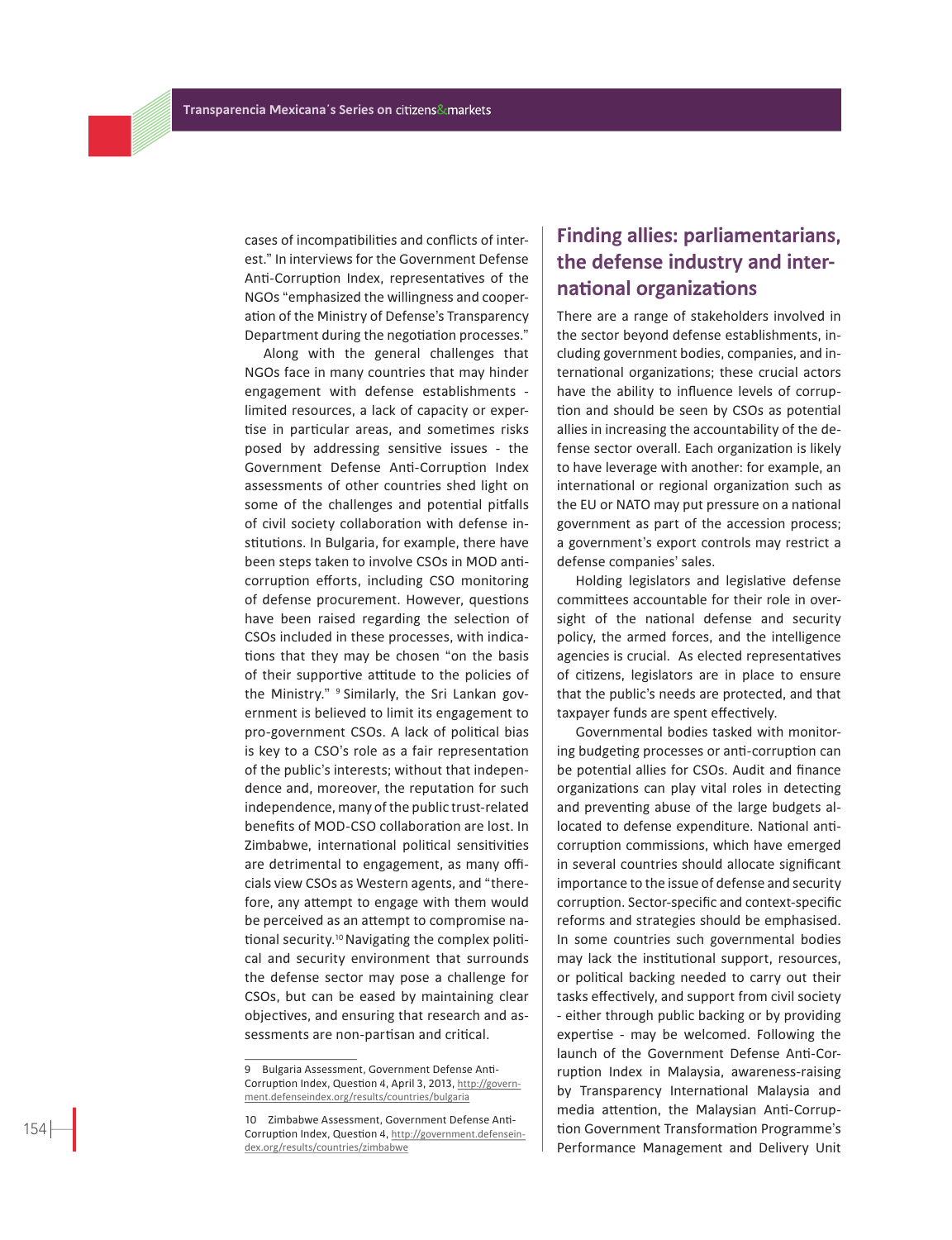contacted TI to learn more about the Index methodology and findings, and have requested recommendations to include the defense sector in a government-wide reform process.

An example of public and NGO support for a governmental anti-corruption body can be found in Indonesia. In 2003, the Indonesian Corruption Eradication Commission (KPK) had a reputation for investigating corruption and convicting top governmental elite.<sup>11</sup> By 2009, the KPK came under attack from the police and parliament. Civil society leaders came together to protect the KPK, through "demonstrations, marches to the Presidential palace, petitions," and many other tactics of nonviolent resistance; the pressure succeeded in sustaining the KPK and initiating an investigation that succeeded in securing the resignation of officials in the police and attorney general's office, and getting the charges against KPK officials dropped. The KPK was not limited to defense, though security leaders were included in its anti-corruption efforts, but such tactics can be transferable to support governmental bodies that play a role in holding defense establishments to account.

Working with the defense industry is also key to countering corruption in the global arms trade, and it is in the best interest of the industry to prevent and counter corruption in defense companies. Significant atempts in this regard have been the creation of the Common Industry Standards (CIS), which were adopted by almost all the European aerospace and defense associations in 2003 and the global initiative of the International Forum on Business Ethics (IFBEC) in 2010.<sup>12</sup> Company CEOs, boards of directors and compliance officers benefit from strengthening integrity

measures within their firms and avoiding engagement with governments with poor standards of integrity.

International parties play a special role in monitoring corruption in different sectors and in initiating efforts to rectify emergent problems. International organizations and aid agencies such as the UN, the OECD, NATO, the African Union, DFID, and USAID have taken steps to acknowledge the problem of corruption and to promote anti-corruption conventions relevance to it by playing a monitoring role and by creating relevant dialogue on the subject. There remains, however, space for a more nuanced approach, an increase in the scale of activity, and increased prioritization of tackling corruption specific to the sector.

> *Civil society advocacy can efect change through collectve pressure by making the* status quo *untenable and exposing the problems and impact of corrupton*

#### **External Pressure: Research and advocacy on defense**

Where governments are intransigent or hostile to CSOs, engaging with the defense sector is likely to prove difficult. The lack of political will to address defense corruption may seem insurmountable. But civil society advocacy can effect change through collective pressure, which demands accountability from the sector and change by those in power, by making the status quo untenable and exposing the problems and impact of corruption. Such external pressure may lead to engagement with the defense institutions or other government bodies.

One example of external pressure transforming into engagement comes from the National Foundation for Democracy and Human

<sup>11</sup> S. Beyerle, "People Count: how citizen engagement and action challenge corruption and abuse," Paper presented at the Internatonal Peace Research Association Conference, Sydney, Australia, July 2010, [http://www.](http://www.nonviolent-conflict.org/images/stories/pdfs/people_count.pdf) [nonviolent-conflict.org/images/stories/pdfs/people\\_count.pdf](http://www.nonviolent-conflict.org/images/stories/pdfs/people_count.pdf) (accessed 03/04/13).

<sup>12</sup> M. Pyman, "Gaining ground on the anti-corruption front,"Janes Defense Weekly, November 16, 2011, [http://](http://www.ti-defence.org/publications/965-external--opinion-piece-in-jane%27s--gaining-ground-on-the-anticorruption-front) [www.ti-defense.org/publications/965-external--opinion-piece](http://www.ti-defence.org/publications/965-external--opinion-piece-in-jane%27s--gaining-ground-on-the-anticorruption-front)[in-jane%27s--gaining-ground-on-the-anticorruption-front,](http://www.ti-defence.org/publications/965-external--opinion-piece-in-jane%27s--gaining-ground-on-the-anticorruption-front) accessed May 28, 2012.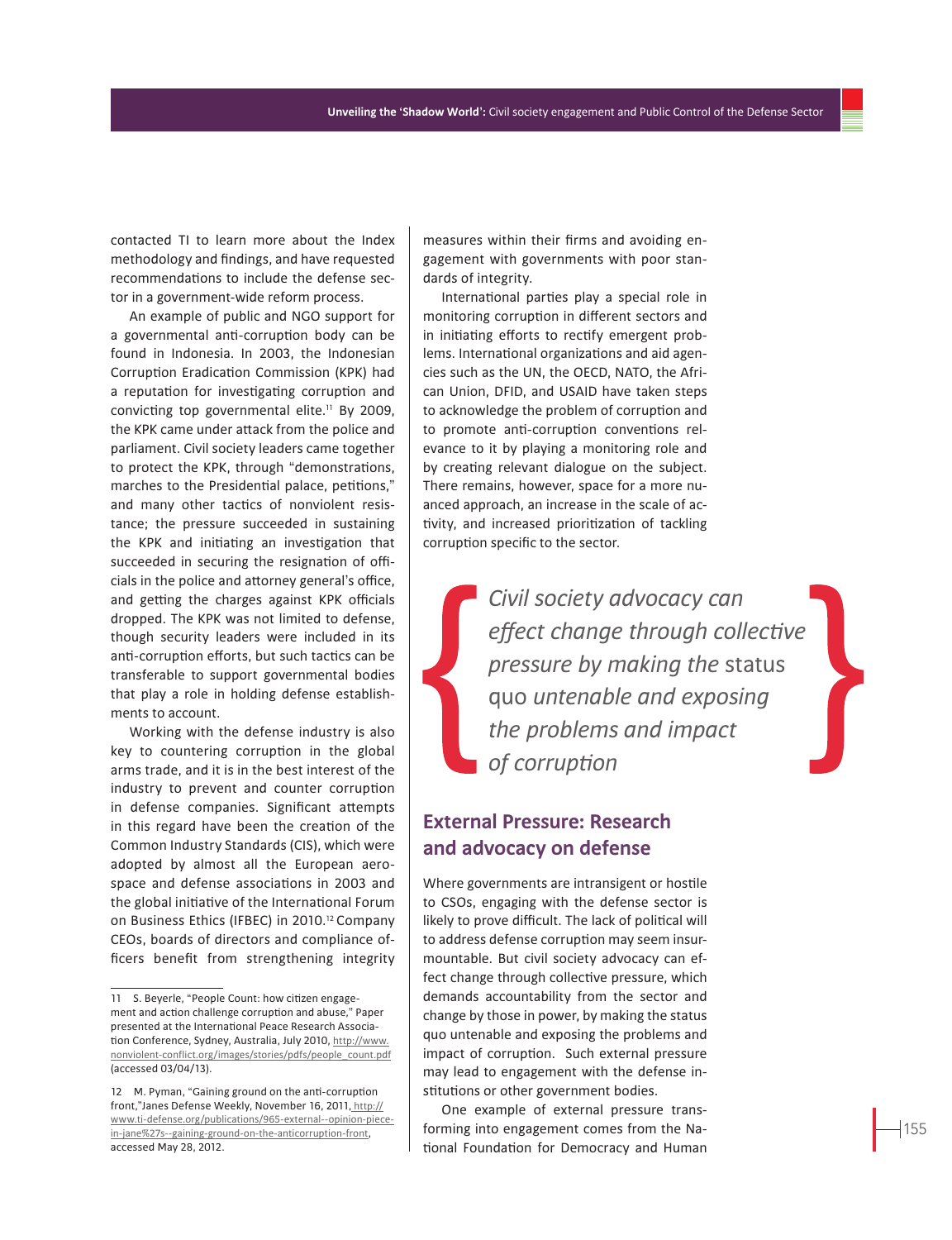**Transparencia Mexicana´s Series on**

*While defense corruption is notoriously difcult to overcome, accountability and integrity are pre-conditons for recovering the confidence and trust of citzens in public insttutons*

> Rights in Uganda (NAFODU), an NGO working to increase accountability in the security sector and civic engagement in Uganda. One of their projects aimed at reducing police corruption in South Western Uganda, where the police were seen as the most corrupt institution, unwilling to engage with citizens or civil society.<sup>13</sup> The project initally combined research, including a survey of bribe payment to police, with citizen engagement. NAFODU created a call-in radio program and text message service through which the public could contribute their experiences of police corruption. But NAFODU's focus was on improving police behavior, not just atacking it; Korugyendo Joseline, head of programs, stated "we hope the established forum will promote police integrity, promote policecommunity relatons thereby building public trust and confidence…this will lead to competent, courageous, committed and incorruptible officers."<sup>14</sup> Public pressure and shaming for corrupt conduct changed the balance of power, and from a public campaign by NAFODU shifed to include direct engagement with the police, at their request, including training on integrity and good conduct. Citizen complaints about police corruption have since been reduced and NAFODU has seen a rise in positve call-ins to the radio program; the dialogue that has been built places citizens at the heart of holding the police to account.

#### **Conclusions**

While defense corruption is notoriously difficult to overcome, accountability and integrity are pre-conditons for recovering the confidence and trust of citzens in public institutions, in addition to provision of defense and security at an affordable cost and with acceptable risk. Defense corrupton is a central risk issue in building internatonal security and one, which to date, has been largely overlooked. When considering the precise role for civil society in building a more accountable defense sector, the strategies used will depend on the political and social environment of the country or region; however, examples of both external pressure on defense and security institutions and collaborative support for reform within institutions exist that show that civil society engagement in this sector is possible. We live today in an era conducive to great transformaton and sweeping changes, and civil society has an increasingly active and visible role in demanding accountability by governments and companies. Defense accountability is not a subject too monumental to tackle. It is within the interests of natonal security, citizens, defense officials, and soldiers alike that collaboration increase and progress towards integrity is made.

#### **References**

**•** A. Feinstein, "The Shadow World: Inside the Global Arms Trade," Farrar, Straus & Giroux, 2011.

• ADF Operations Series "ADDP 3.11 Civil- Military Operatons," Editon 2, Defense Publishing Service, Department of Defense, Canberra ACT 2600, 2009, [http://](http://www.defence.gov.au/adfwc/Documents/DoctrineLibrary/ADDP/ADDP3.11-Civil-MilitaryOperations.pdf) [www.defense.gov.au/adfwc/Documents/](http://www.defence.gov.au/adfwc/Documents/DoctrineLibrary/ADDP/ADDP3.11-Civil-MilitaryOperations.pdf) [DoctrineLibrary/ADDP/ADDP3.11-Civil-](http://www.defence.gov.au/adfwc/Documents/DoctrineLibrary/ADDP/ADDP3.11-Civil-MilitaryOperations.pdf)[MilitaryOperations.pdf](http://www.defence.gov.au/adfwc/Documents/DoctrineLibrary/ADDP/ADDP3.11-Civil-MilitaryOperations.pdf)

**•** Bulgaria Assessment, Government Defense Anti-Corruption Index, [http://government.](http://government.defenceindex.org/results/countries/bulgaria) [defenseindex.org/results/countries/bulgaria](http://government.defenceindex.org/results/countries/bulgaria) (accessed 03/04/13); Queston 4.

<sup>13</sup> J. Korugyendo, "Laws are not enough: citizens against corruption in police and judicial institutions," Police Community Partnership Forum. NAFODU, Presentaton for the 14th International Anti-Corruption Conference 2010, [14iacc.](14iacc.org/wp) [org/wp-](14iacc.org/wp)content/.../<DownloadFullPresentationII.doc>